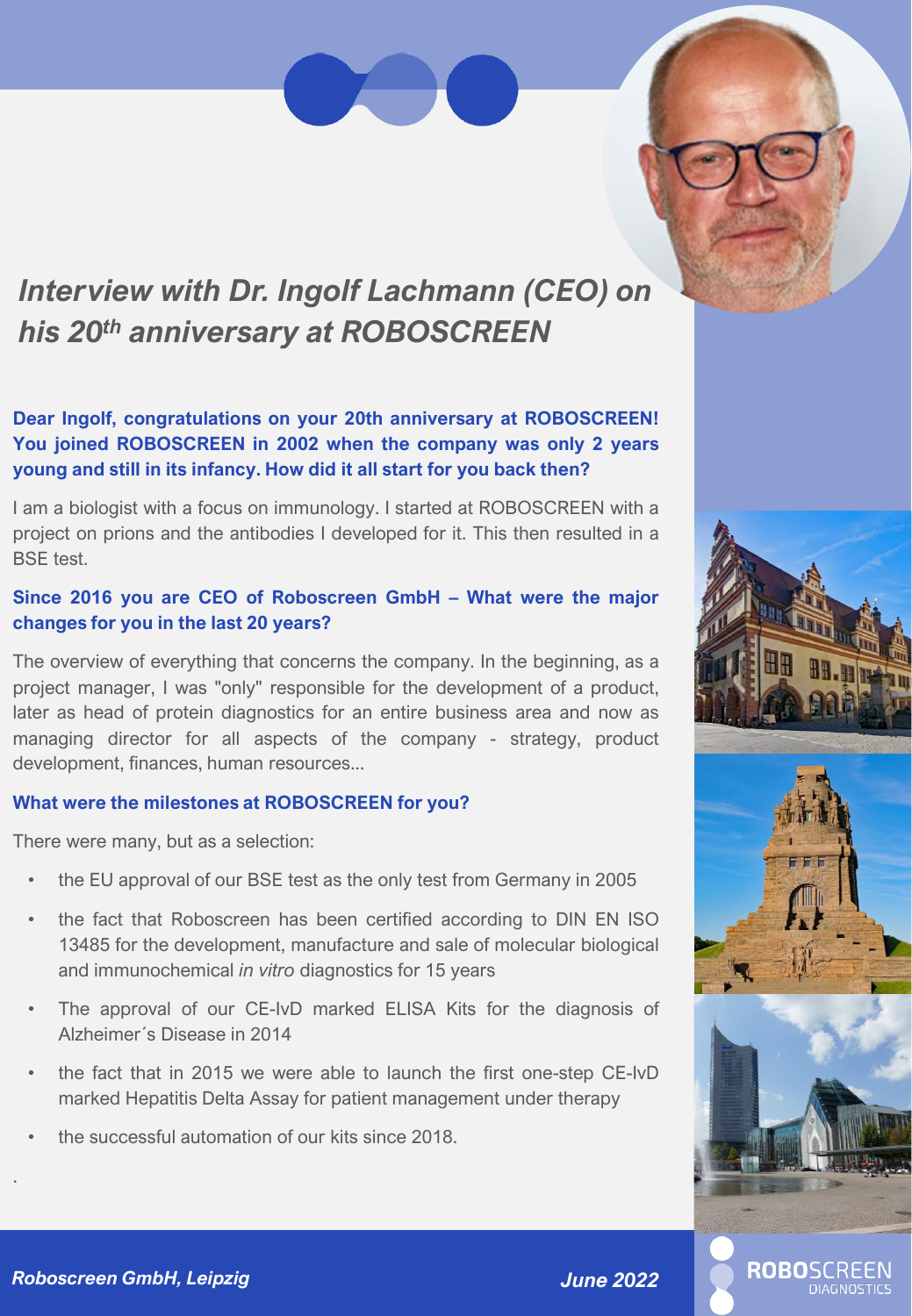### **Where does ROBOSCREEN stand today?**

At the beginning of the beginning of the end of the beginning.

I have to dig a little further for that. ROBOSCREEN was founded in 2000, then joined Analytik Jena as a subsidiary in 2005 and has only been an independent GmbH again since 2020. Being part of a large corporation has advantages, but also disadvantages, such as limited self-determination. Since 2020 we have been able to set our own course again, so we are at the beginning of a new company chapter.

### **And where do you see ROBOSCREEN in 10 years?**

As one of the competent IVD companies worldwide with blood tests for Alzheimer's/Parkinson's/dementia.

### **What is special about ROBOSCREEN and what are you proud of?**

The special thing about the current ROBOSCREEN is its ability to develop further under its own power and to achieve high goals. I am proud to have formed this team over the past 7 years.

### **What superpower would help you do your job even better?**

A time machine would be great sometimes. Then I could travel back quickly to change things that would be done differently now.

### **What are three of the most important lessons you've learned in your career?**

Be open to new things, allow criticism and self-criticism and have trust in partners/colleagues/friends.

### **If you had to be stuck in one movie for the rest of your life, which movie would you choose and why?**

The Last Waltz, Radio Rock Revolution or something like that – why? - this is the most impressive period of popular music for me.

### **What do you wish for yourself and your team for the future?**

The success we envision and a secure future for everyone in the team.







**ROBO**SCREEN

**DIAGNOSTICS** 

### *Roboscreen GmbH, Leipzig June 2022*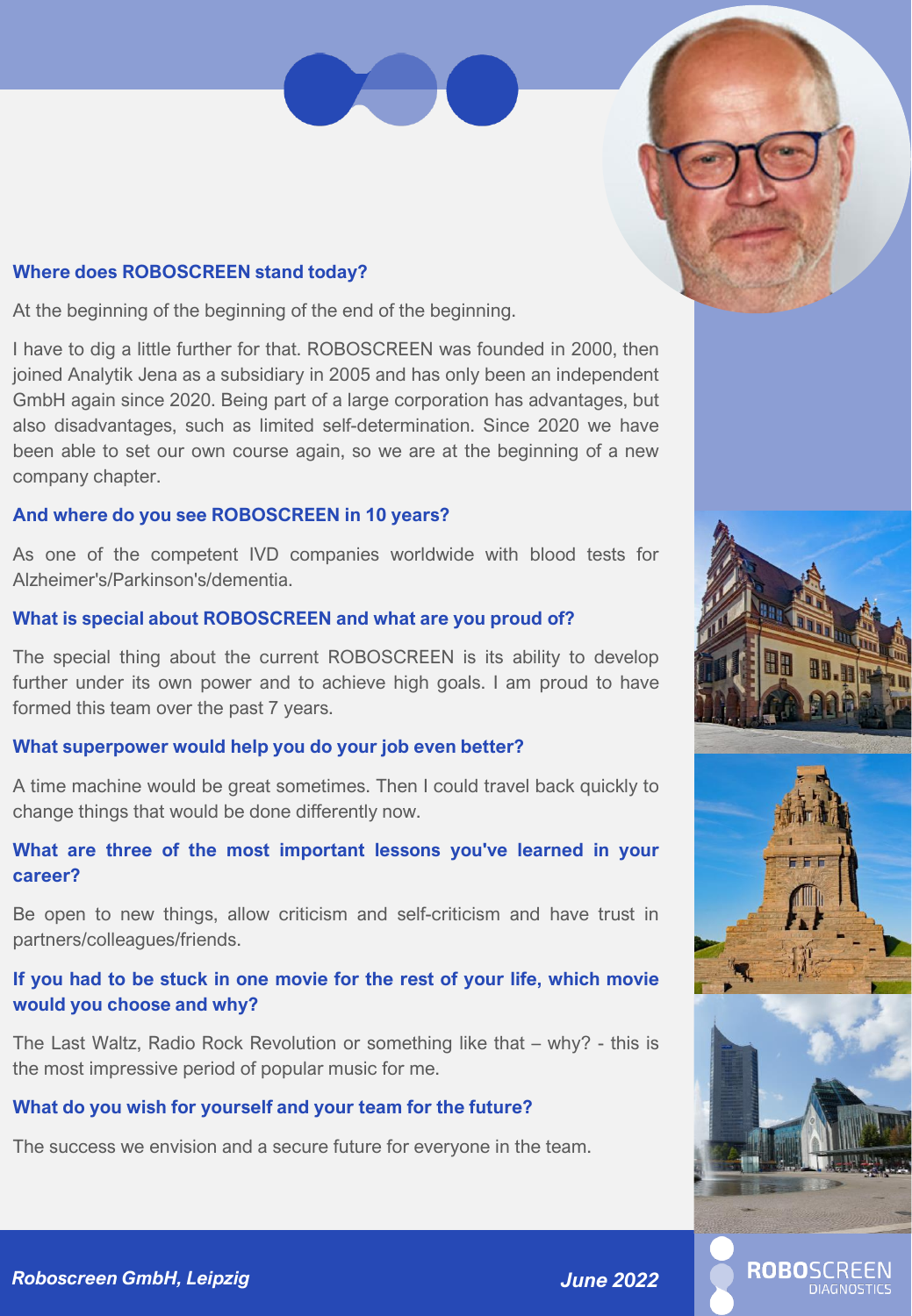# *We are ROBOSCREEN! Statements from our employees*

### **Ina Heinrich – Laboratory Assistant**

### **My way to ROBOSCREEN**

I came to Roboscreen rather by accident. An acquaintance called me and asked if I would be interested in a part-time job at Roboscreen for a field trial on BSE. I said yes and off we went. I really enjoyed the work and hoped for a permanent position. That worked and since November 1st, 2004 I am a permanent member of the team.

### **Why do I like working at ROBOSCREEN?**

On the one hand, I find it exciting to be involved in the research and development of diagnostic products. On the other hand, I appreciate the family atmosphere that comes with a small company. I have a good relationship with my colleagues and our boss, which is why I enjoy coming to work every day. If a problem occurs, we work together on a solution and manage it as a team. In addition, our boss regularly shows his appreciation with small gifts, which motivates and ensures a collegial working atmosphere.

### **Dr. Mona Amin – Senior Specialist Production**

### **My way to ROBOSCREEN**

The founders of Roboscreen GmbH were former colleagues at the University of Leipzig, whom I got to know there as competent and goal-oriented people. That's why I was very happy about the offer to work in the newly founded company. After a "detour" at Invitek GmbH, I started at Roboscreen in 2002 on Delitzscher Strasse, Leipzig.

**ROBOSCRE**